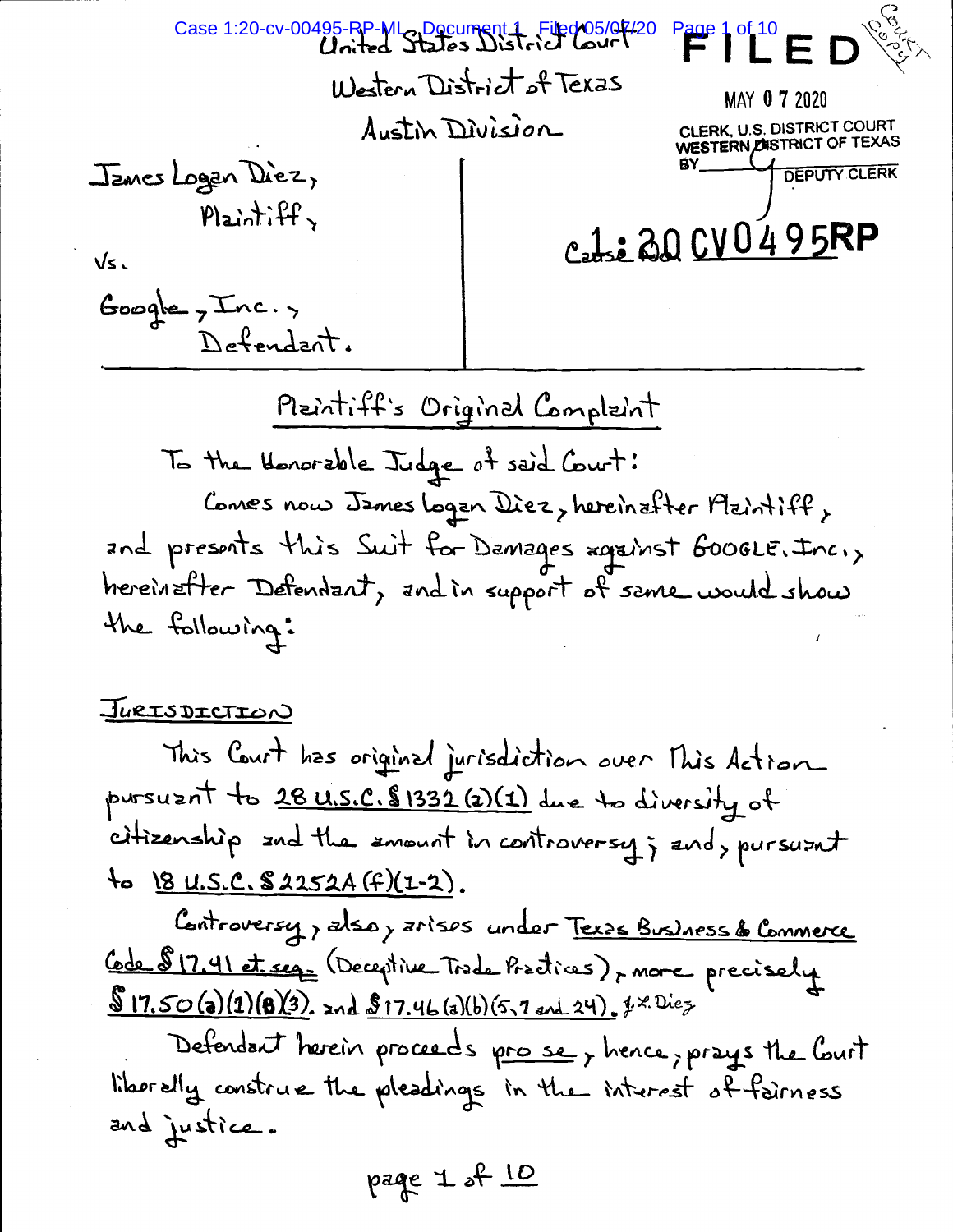PARTIES  $P1 = 2 + 2 + 2 + 3$ James Logan Diez #51285 P.O. Box 1098 Burnet, TX 78611

Defendent:  $GOOGE, Inc.$ 1600 Amphitheatré Parkway Mountain View, CA 94043

\* NOTE ON DEFENDANT'S USUAL IMMUNITY CLAIM: See Brief et <u>Appendex A,</u> infra.

STATEMENT OF CLAIM

(1) Defendent has been a Naturist his entire life, and a religious Creationism Naturist (C-N'ist) since June 15, 1969. (2) Ince approximately 2000 A.D., Debendont has acted as a proponent of/for the C-N'ist Religion by posting both textual and photographic Essays on Wordpress.com and Proterest.com respectively.

(3) To find innocent and innocuous LAWFUL images of FAMILY NATURISM, Plaintiff has (in part) used Defendant's GOOSLE IMAGE SEARCH.

(4) Plantiff reasonably relied on Defendant to NOT provide, nor lead Plaintiff to, any illegal nor child pornogramy" page 2 of 10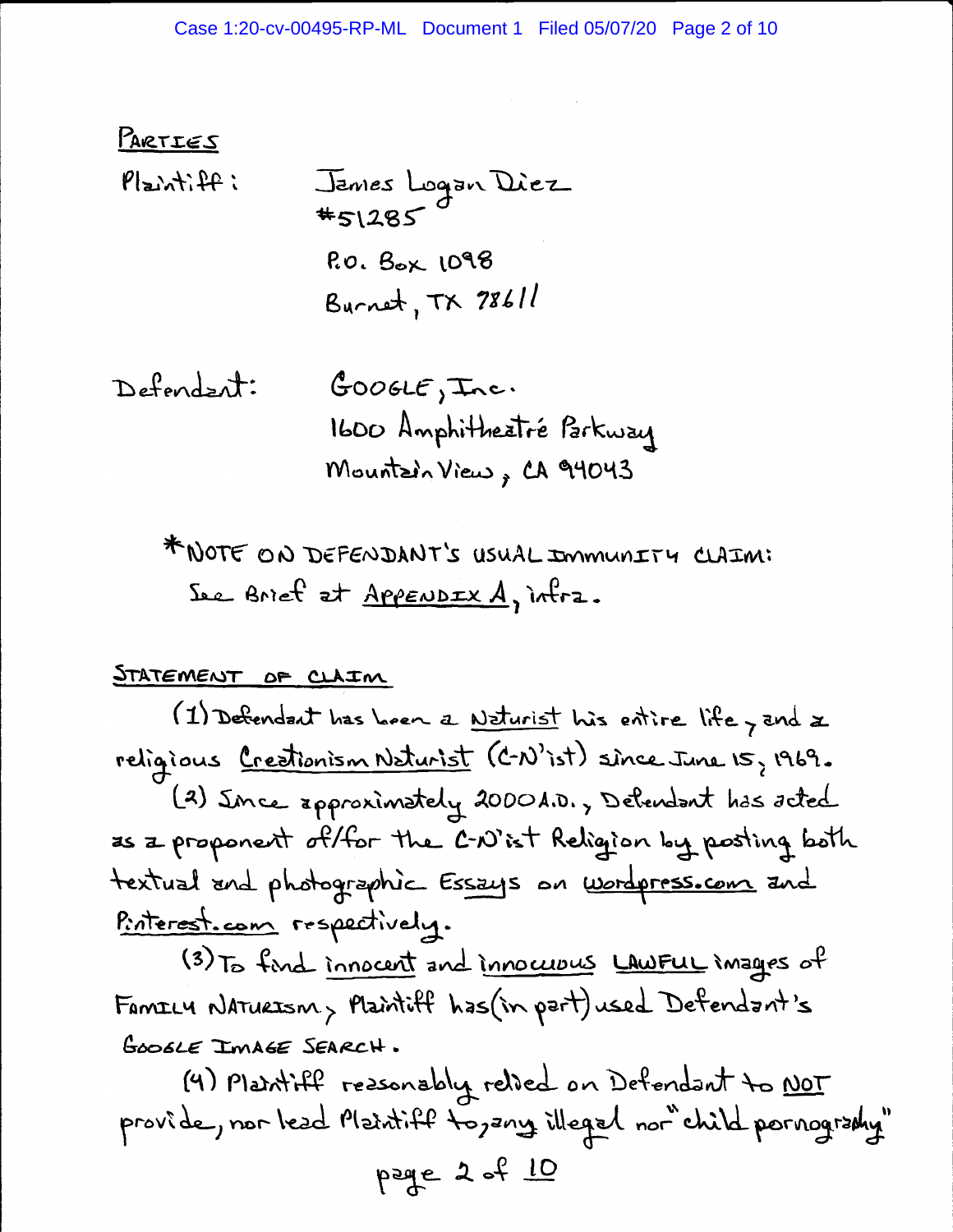images, in that foogle, Inc. both Publically professes a commitment to providing legal and wholesome content, and had a reputation for fittering illegal child pornography from its "Search Results" to protect its Users.

(5) Plaintiff relied on Defendent, also, because the Defendent has continuous input from the <u>National Centerfor</u> <u>Missing and Exploited Children</u> (NCMEC), and U.S. Department of Justice, is to what images are/aren't "child pornography" Lossed on known "hash values"], whereas Plaintiff has no access to such specific data (and what is/isn't a "leurd exhibition" of a child's body parts is impossible for an ordinary citizen to know with a reasonable certainty).

(6) Therefore, Maintiff <u>ressonably</u> relied upon Defendant and Defendant's "fittering" to have only LEGAL images of Family Naturists and/or links to legitimate Naturism (and/or Nudism) websites. Plaintiff held Trust in Defendants Services.

(7) on numerous occassions, therefore, Plaintiff ran GOOGLE IMAGE SEARCH for the terms "Family Naturist Females" "Family Naturist Girls," "Family Nudist Females" and "Family <u>Wudist Girls</u>y hoping to final images he could use for a photo-essay "Board" on <u>Penterest. com</u> titled "<u>Maiden Earth</u> Goddesses" - a photo-essey dedicated to resthetic display of the Aspects of Ewig weiblich [The Eternal Feminine], the "All Goddess" worshiped as the feminine counterpart of the "All God" in the C-N'ist Religion.

page 3 of 10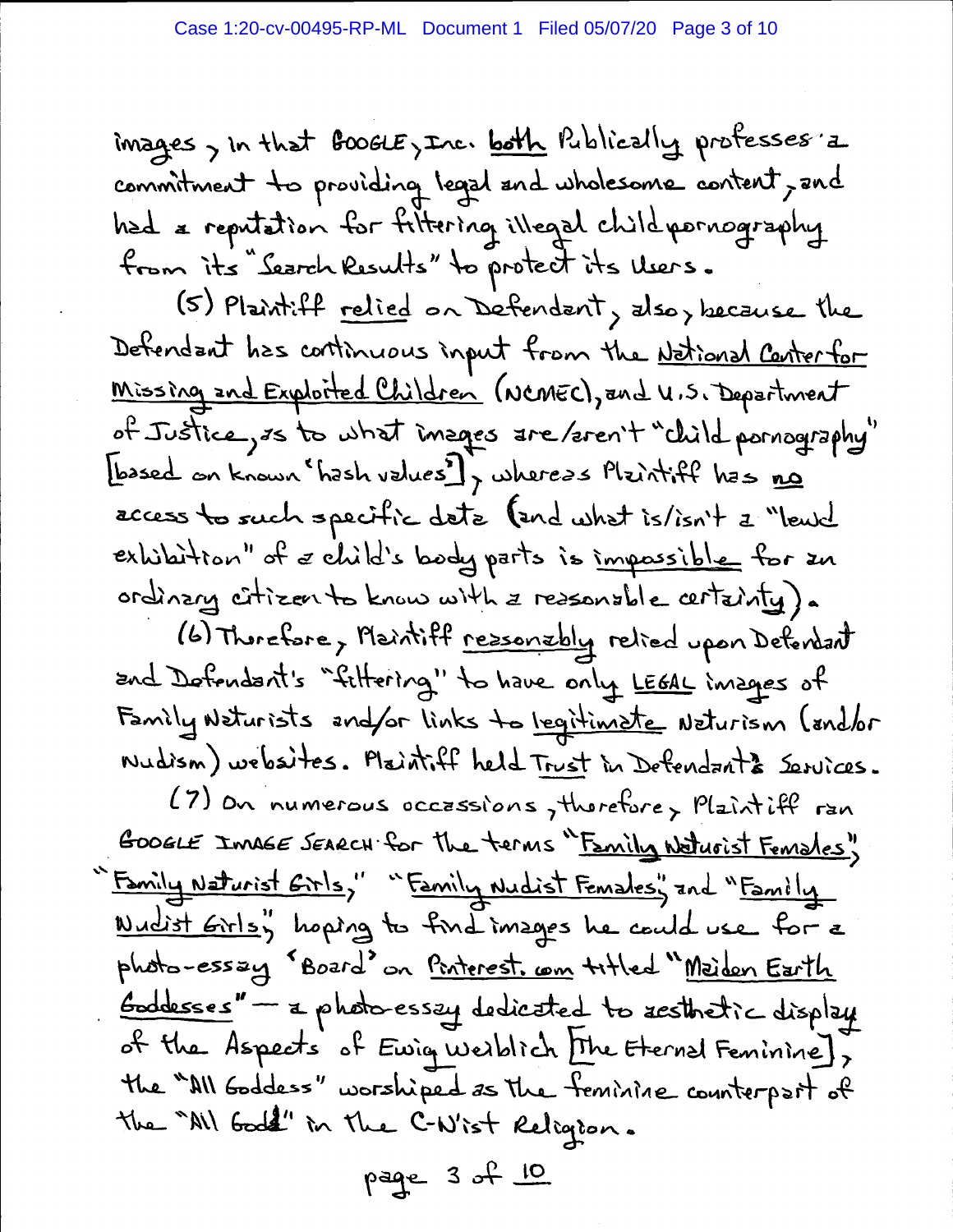(8) Plaintiff, over a period of some time, obtained zpproximately 25-30 images of minor Females [and perhaps 5to 6 times as many of adults] either by direct download from the "thumbrail" image on the Search "Results" pages, or from a hyperlink provided by Defendant to another website.

(9) When conducting such search using an Android cellphone, Plaintiff sometimes merely made = "screenshot" of images displayed on the GooGLE IMAGE SEARCH Results pages.

(10) In October 2017, Maintiff displayed an image he had downloaded, direct from Defendant's search results page, on his <u>Pinterest.com</u> religious photo-essay Board. (II) The displayed inage dericted & 7-8 year old girl standing nude on a sandbar with a scenic background, legs basically together in a natural stance, arms at her sides, looking toward the camera (similar to, perhaps, photographs of Anazonian Indian gorl featured in <u>NATIONAL</u> GEOGRAPHIC).

(12) The photograph described zbove was, in Plaintiff's mind, a good representation of the Nymph-Maiden Aspect of Ewigweiblich - to wit, the image of Purity and Innocence

(13) It later came to Plaintiff's attention that the inage obtained from Defendant was reported by the page 4 of 10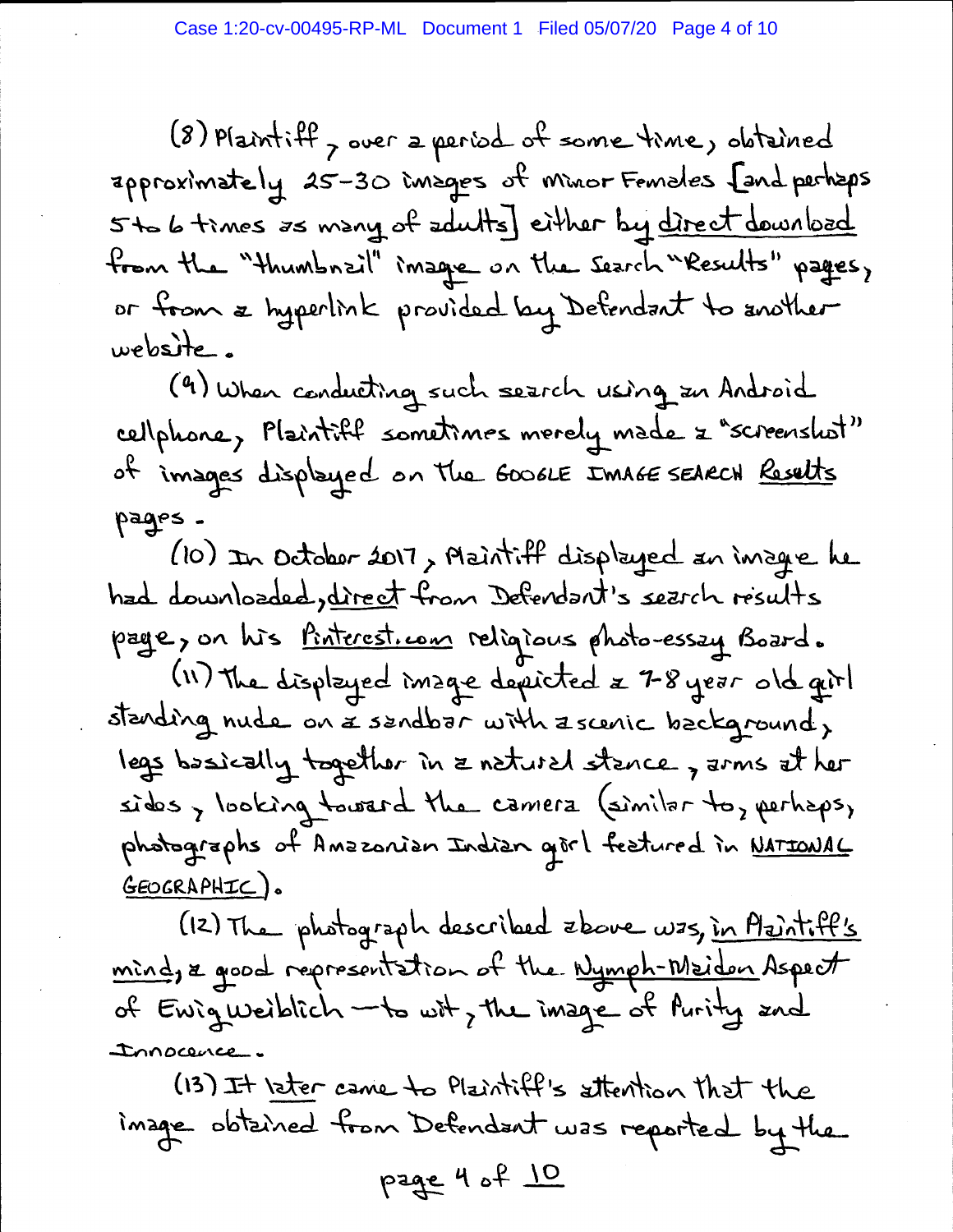Pinterest insque police to NCMEC as "Child Pornography!" (14) The NCME C, in turn, reported the image as a "minor child (unclothed) to Texas Law Enforcement Agency.

(15) on December 17, 2017, Sgt. Thomas Peterson of the Burnet County Sheriff's Department, Burnet, Texzs, and a team of combat-clad stormtroopers, stormed into the home of Plaintiff, which he shared with his disabled commontan wife and (thon) 18 year old stepdaughter.

(16) After terrorizing Plaintiff and his wife (Plaintiff's stepdzughter was thankfully not home), sat. Peterson handed Plaintiff = Search warrant based solely and exclusively on the solitary photograph of the girl on the sandbar Plaintiff had downloaded from Defendants search results page (believing it to be a LEGAL image of Family Naturist).

(17) Thereafter , on February 22, 2019, Defendant's provided image was discovered to have lead to the criminal Indictment of Plaintiff for "possession of <u>child pornography"</u> under Texas Penal Code, Art. 43.26's "lewd exhibition of the genitals and female breast" clause!

(18) Plantiff, thereafter his arrest on Feb. 22, 2019, discovered that EVERY image of a minor female which Matrill had obtained from Defendant's GOOGLE IMAGE SEARCH "Results" page, and/or from websites Defendant linked Plaintiff to for "FAMILY Naturist Females/Girls" search parameters, are being held by Texas Authorities page 5 of 10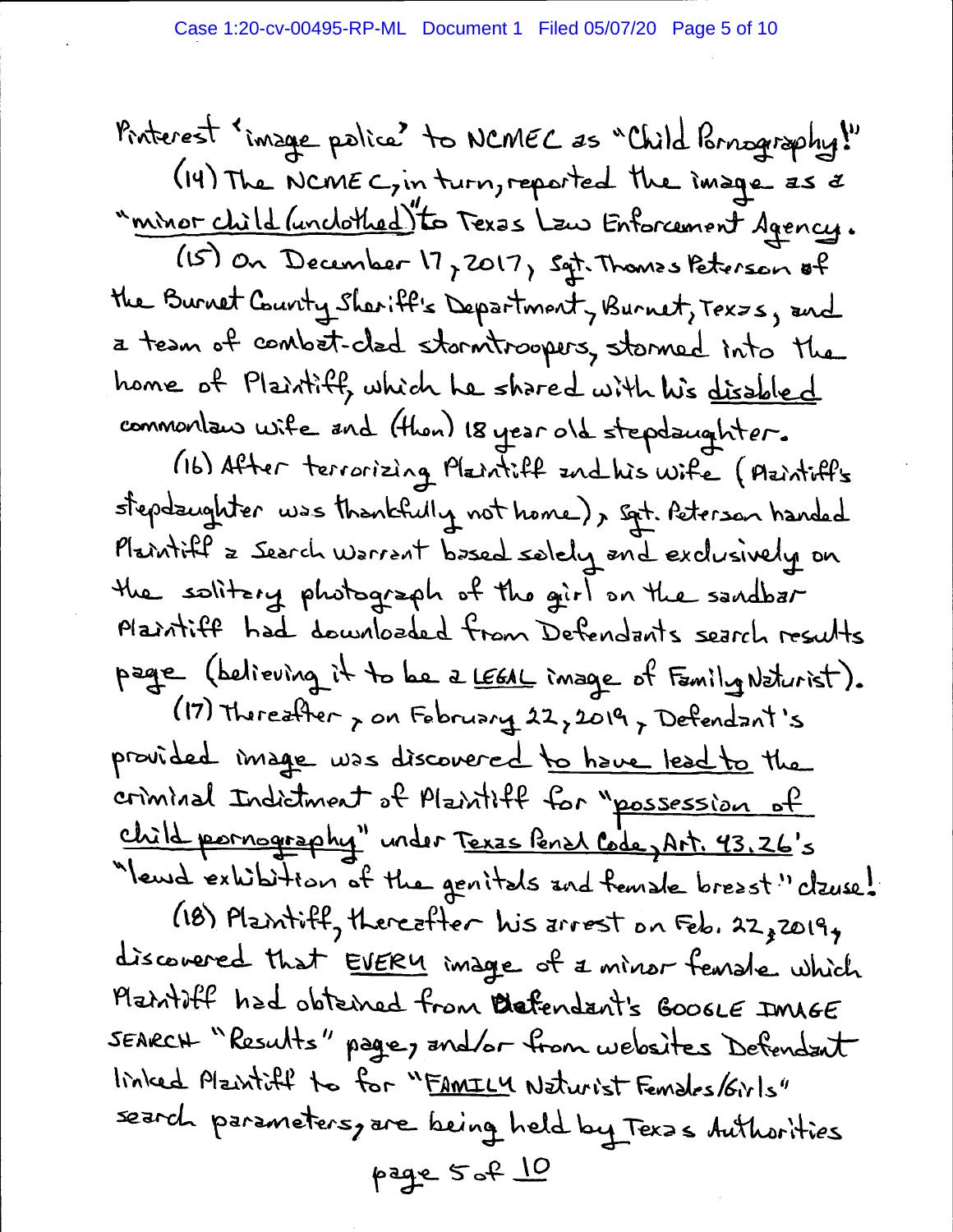to be "child pornography" containing "lewd exhibitions!" (19) Defendent knew or should have known that the images displayed in the "Results" would be deemed "child parnography" since Defendant had expansive access to Thash value records for child parnagraphic images.

(20) Defendant did NOT provide ANY form of warning, In or with the "Posults" page images, that the images of minor females displayed by Defendant might be <u>and/or were</u> considered illegal "child pornography" in sane jurisdictions.

(21) Plaintiff did <u>NOT</u> redite the images were or would be considered "child pornography" because 35 <u>z lifelong Neturist</u>, and a Religious Naturist since 1969, Plaintiff recognized each image as a normal reflection of moments in the Naturist Hemes and Environments.

(22) Defendent held & Fiduciary duty to "protect GOOGLE Image SEARCH users "from the display and promotion of child pornography - especially where such images could be misconstrued as legal images of Naturism by Naturist/Nudist users and/or average citizens researching "Family Naturist."

(23) As a direct rosult of Detendent's displaying, presenting, and distributing "thumbrails" of images of illegal child pornography under the guise of "Family page 6 of  $\frac{10}{10}$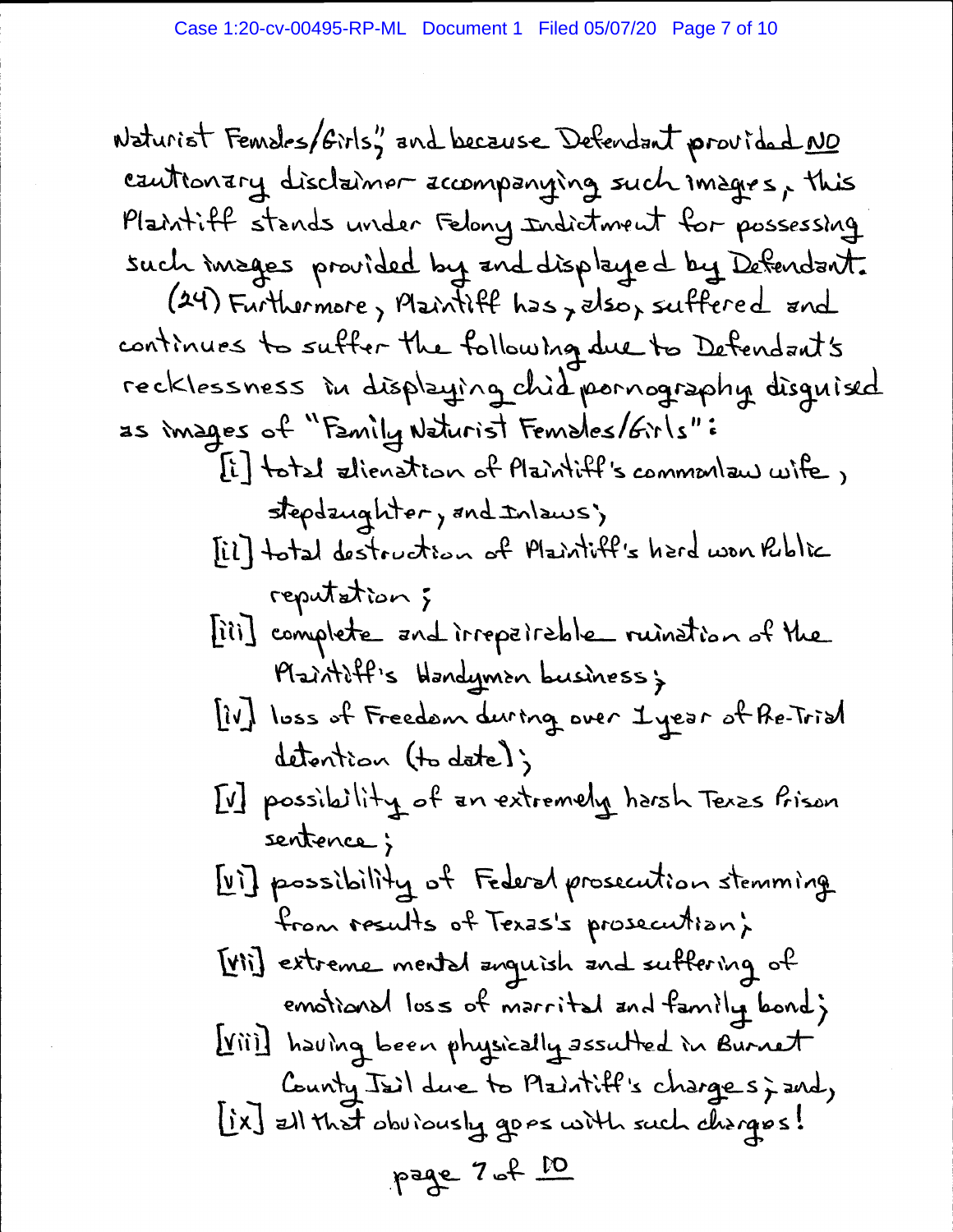\* See also Appendix B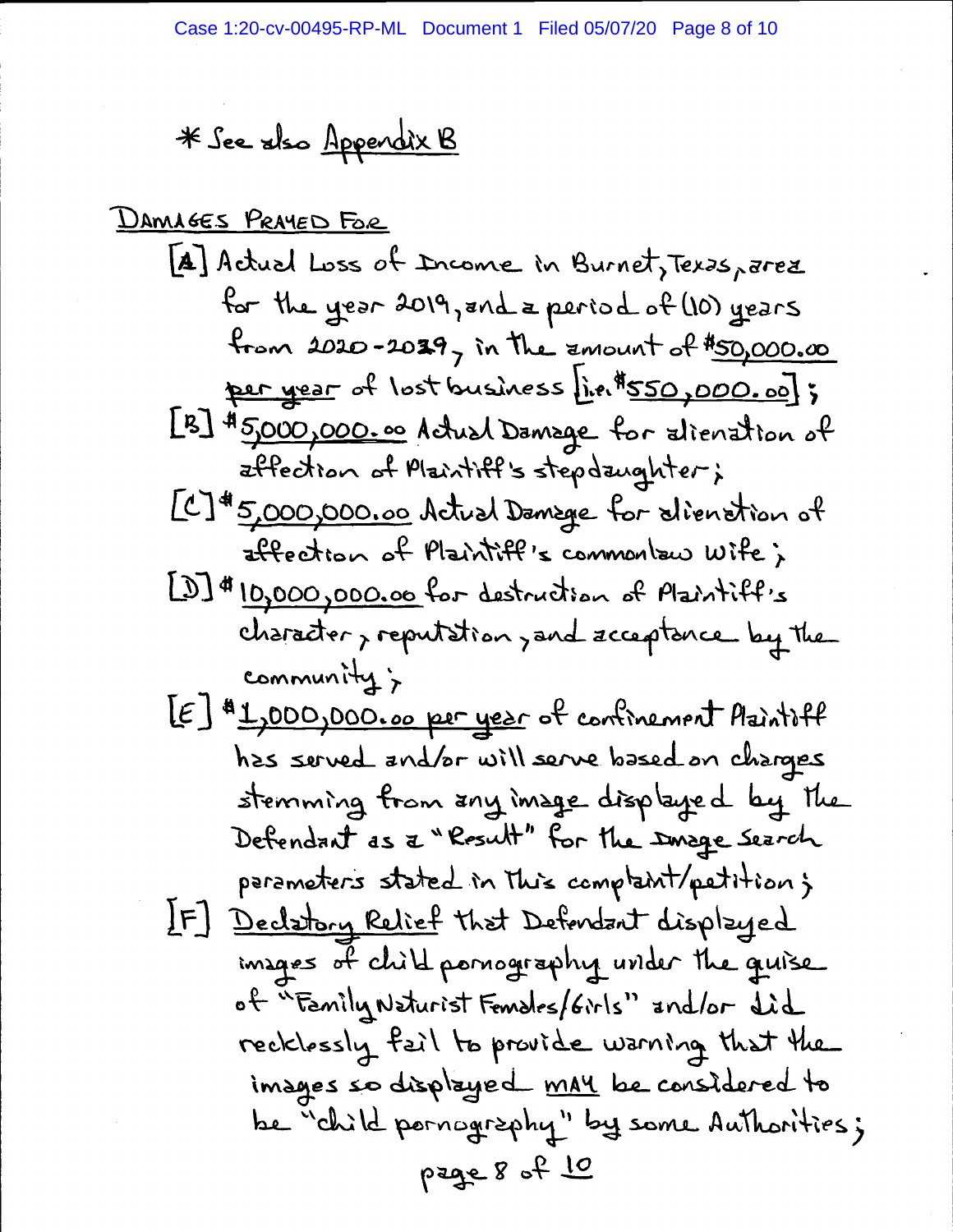[o] <u>Corrective Order</u> that Defendant immediately and henceforth provide proper warning with any and all "questionable" images of either mude, sensinade, sor clothed minor children which may be deemed "lead" child pornography In some jurisdictions; [H] Order that Defondent provide Legal Defonse Tean to represent Plaintiff during any Trial and/or Advesarial Process brought against him due to the images obtained from or Through Defendant's GOOGLE IMAGE SEARCH Thumbrails"; [I] Declatory Retref that Defendent publish & Public Internet apology to Plaintiff accepting responsibility for recklessly displaying images of child pornography under the quise of "Family Naturist"; and, [J] EXEMPLARY/PUNITIVE DAMAGES of \$50,000,000.00 payable 10% to Maintiff, and 90% to the victums of child pornography.

The damage to Plaintiff's Life, Marriage, Family, Business, Character Reputation, and safety can never be touly compensated fully by Defendant. Defendant's selfrimportance has lead it to exceed any boundaries of responsible and honorable precaution in the images it chooses to display in/on the GooGLE Innse SEARCH Results pages. Plaintiff page 9 of 10